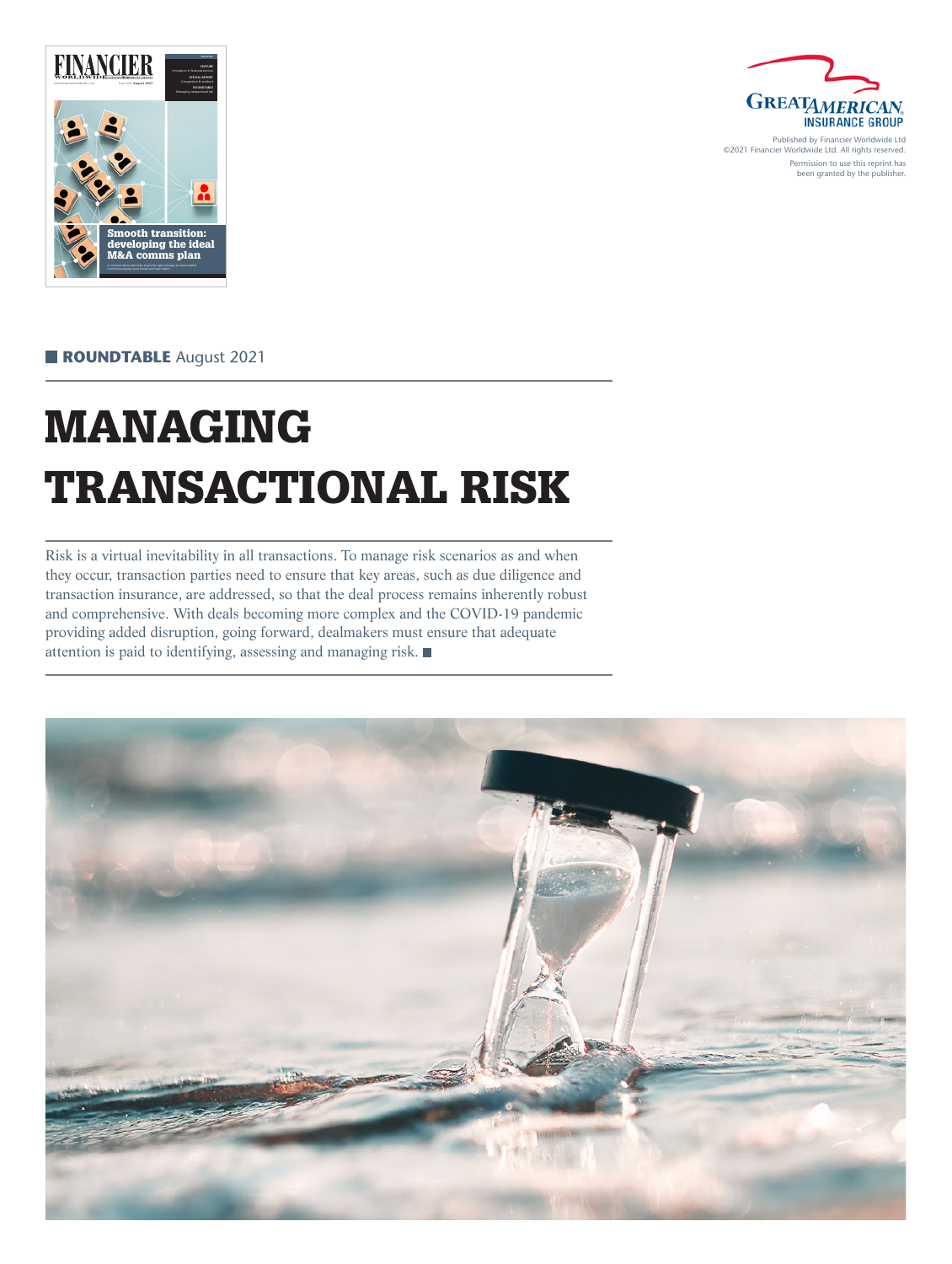#### Mergers & Acquisitions

# THE PANELLISTS



**[Marc Sherman](https://www.alvarezandmarsal.com/our-people/marc-sherman)**  Managing Director, Alvarez & Marsal T: +1 (202) 729 2129 E: [msherman@alvarezandmarsal.com](mailto:msherman@alvarezandmarsal.com) [www.alvarezandmarsal.com](https://www.alvarezandmarsal.com/) 

Marc Sherman is a CPA, member of the bar and a managing director and partner with Alvarez & Marsal in Washington, DC. He was previously partner-in-charge of forensic services for a Big 4 firm, regional partner-in-charge of corporate restructuring and valuation and a faculty member at Georgetown University business school. He manages a practice at Alvarez & Marsal that assists insurers with claims and underwriting of representation & warranty insurance and warranty & indemnity insurance.



**[Samuel Shirley](https://www.aviva.co.uk/)**  Senior Underwriter, Aviva T: +44 (0)7384 804 762 E: [samuel.shirley@aviva.com](mailto:samuel.shirley@aviva.com) [www.aviva.co.uk](https://www.aviva.co.uk/) 

Samuel Shirley is a senior underwriter at Aviva focusing on warranty & indemnity (W&I) insurance and contingent liability insurance for both UK domestic and cross-border M&A transactions. He started his career as a corporate lawyer at Osborne Clarke and Travers Smith, before moving into banking at Deutsche Bank and subsequently into transactional liability insurance for Arch prior joining Aviva in November 2018.



**[Dennis Kearns](https://www.dualcommercial.com/)** President, DUAL Transaction Solutions, DUAL Commercial LLC T: +1 (973) 631 7575 E: [denniskearns@dualcommercial.com](mailto:denniskearns@dualcommercial.com) [www.dualcommercial.com](https://www.dualcommercial.com/)

Dennis Kearns has over 23 years of experience in underwriting, product development, policy drafting and claims. Throughout his career, he has held several leadership roles including launching, leading and growing a profitable transactional liability underwriting segment and managing a financial institution's management and professional liability insurance underwriting segment. He holds a B.S. from Saint Peter's University and a J.D. from Seton Hall University.



**[Jay Rittberg](https://euclidtransactional.com/about-us/)** Managing Principal, Euclid Transactional, LLC T: +1 (646) 517 8808 E: [jrittberg@euclidtransactional.com](mailto:jrittberg@euclidtransactional.com) [www.euclidtransactional.com](https://euclidtransactional.com/)

Jay Rittberg is managing principal of Euclid Transactional, LLC, a transactional insurance underwriting and claims handling managing general agency with offices in New York, London, Chicago, Toronto and Frankfurt that assist clients in North America, Europe, the Middle East and Africa. Prior to joining Euclid in April 2016, he was senior vice president and Americas M&A manager at AIG, where he was responsible for managing the development, underwriting and marketing of transactional insurance products.



**[Roy Reynolds](https://www.greatamericaninsurancegroup.com//)**  Divisional President, Great American Mergers & Acquisitions Liability Division T: +1 (212) 885 1581 E: [rreynolds@gaig.com](mailto:rreynolds@gaig.com) [www.gaig.com](https://www.greatamericaninsurancegroup.com//)

Roy Reynolds practices M&A and tax law as a corporate attorney. He has 20 years of underwriting experience, most of which have been spent underwriting transactional risk insurance, making him one of the most experienced M&A underwriters in the US and Canadian markets. He earned an MBA from the University of Chicago and holds a JD from Georgetown University.



**[Toria Lessman](https://www.qbe.com/us/newsroom/press-releases/qbe-na-appoints-toria-lessman)** Senior Vice President, QBE North America T: +1 (312) 803 3518 E: [toria.lessman@us.qbe.com](mailto:toria.lessman@us.qbe.com )  [www.qbefinancial.com](https://www.qbe.com/us/qbefinancial) 

Toria Lessman is the senior vice president, underwriting leader for QBE North America's transactional liability practice. She leads the team by driving profitable growth, utilising deep industry expertise across underwriting and claims to provide solutions for a variety of complex risks. In addition, she is responsible for underwriting, marketing and developing transactional insurance products, including representations and warranties insurance, tax liability insurance and contingent liability.



**[Bryan M. O'Keefe](https://www.seyfarth.com/people/bryan-m-o-keefe.html)**  Partner, Seyfarth Shaw LLP T: +1 (202) 828 3543 E: [bokeefe@seyfarth.com](mailto:bokeefe@seyfarth.com) [www.seyfarth.com](https://www.seyfarth.com/) 

Bryan O'Keefe is a partner in the Washington, DC office of Seyfarth Shaw, LLP. He is the co-founder and co-leader of the firm's transactional risk practice group, which represents many leading reps and warranties insurers in North America in underwriting and claims related to R&W policies. He is the co-host of the first and only law firm podcast exclusively dedicated to transactional risk insurance.



**[Sammy Shihab](https://www.transactriskpartners.com/about)**  Partner, Transact Risk Partners LLP T: +31 6 41 21 52 72 E: [sammy.shihab@transactriskpartners.com](mailto:sammy.shihab@transactriskpartners.com) [www.transactriskpartners.com](https://www.transactriskpartners.com/)

Sammy Shihab is the founding partner of Transact Risk Partners LLP (Transact). Based in Amsterdam, Transact is a managing general agency specialising in warranty and indemnity insurance for M&A transactions within Western Europe, and global tax risk insurance. Since 2017, Transact has insured over 600 deals within Europe.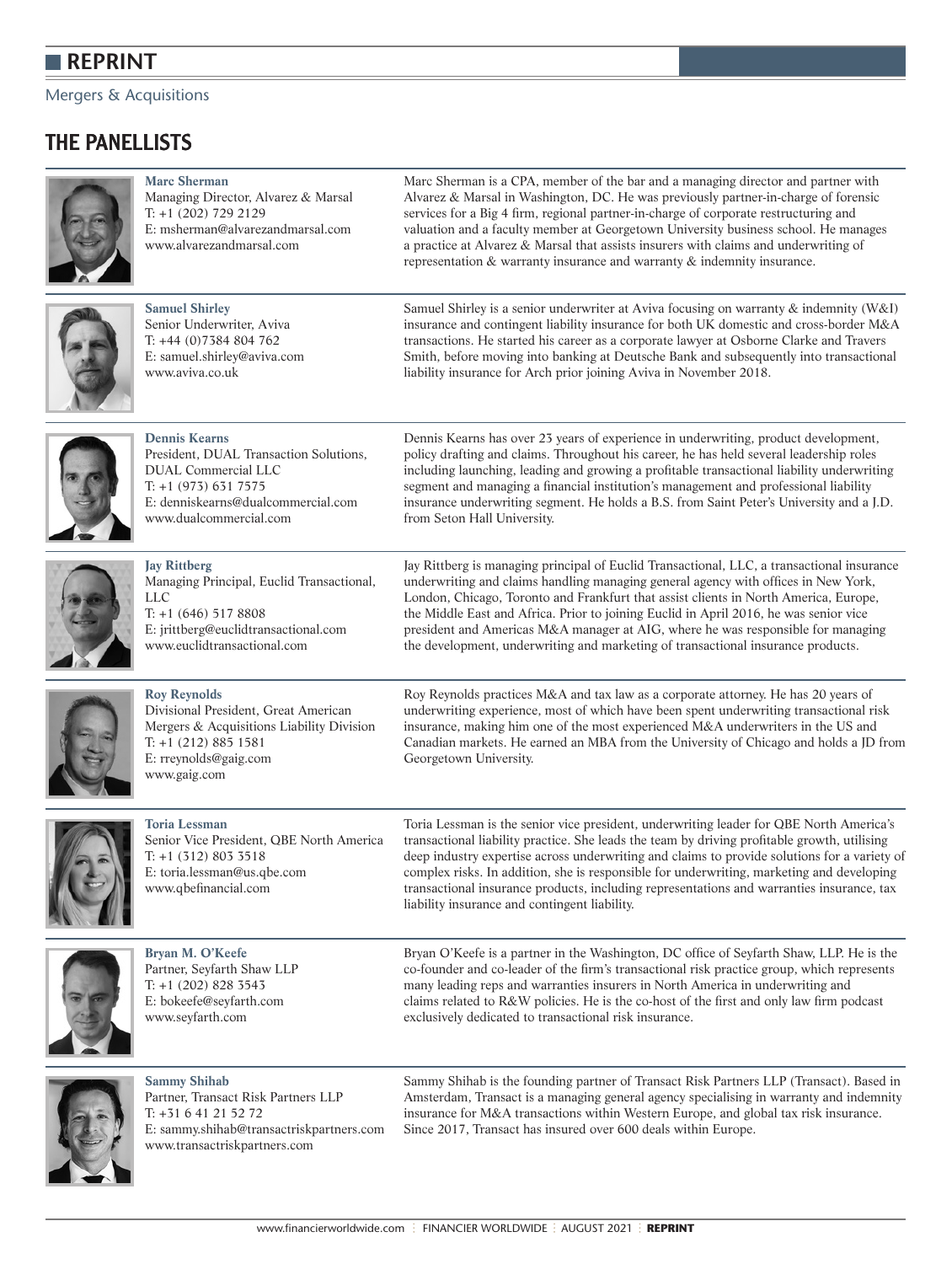**FW: Are acquirers in general paying enough attention to identifying and assessing risks during the transaction process? Are they falling short on any particular aspects in today's market?** 

**Shirley:** While the precise approach to the transaction will be subjective to the acquirer, our experience is that it is in all parties' interests to see the transaction as a success given the resources committed, underlying expectations and drivers to the acquisition. As such, we generally note that parties are aligned in ensuring key areas are addressed and therefore the due diligence process continues to, for the most part, remain robust and comprehensive. In more competitive sectors, one of the key concerns is understanding the valuation and approach to securing a target. Understanding the drivers, be it market share, synergies or growth potential, is a key element as the perception of overpaying for a deal always remains a concern from an underwriter's perspective.

**Sherman:** Risks are inherent in transactions, and problems no doubt will, at times, be discovered. They will never totally be eliminated. But are the number of problems in contemporary transactions arising at an unexpected or reasonable level? Recent data shows us that representations & warranties (R&W) and warranties and indemnities (W&I) claims frequency is between 15 and 20 percent depending on deal size and year. That suggests that more attention could be paid to identifying and assessing certain risks. There are some explanations. The M&A market continues to be hyper-competitive and diligence periods continue to shrink, at the same time deals are becoming more complex. These conditions create a heightened risk environment while simultaneously providing less time and opportunity for deep or broad diligence.

**Lessman:** Acquirers that have used the transaction insurance product before have typically done a thorough analysis consisting of identification and assessment of risk during the transaction process. Organisations that have taken advantage of the product previously understand the types of issues that insurers are watching for and can anticipate the questions that an insurer may have based on due diligence findings. Acquirers have not been falling short on any aspects in the market today. Acquirers have been communicating earlier in the process regarding due diligence, including the scope and the parameters of diligence being completed. This helps to smooth the underwriting process and improves the deal outcome.

**Reynolds:** In general, M&A deals seem to be occurring on shorter and shorter timelines. Deals also seem to be subject to more significant last-minute revisions. Such haste can lead to greater risk for buyers and insurers, as there may not be enough time for thorough due diligence related to some of the issues that arise. In today's hot M&A market, buyers seem eager to acquire all kinds of companies, including targets with substandard equipment or products. R&W insurance is not intended to compensate buyers for businesses that do not perform well following the acquisition, unless that poor performance is linked to factors misrepresented by the sellers.

**Kearns:** Overall, we believe acquirers are paying adequate attention to identifying and assessing risks during the transaction process. The challenges over the past year with the pandemic have brought renewed scrutiny around the nature of many target businesses, particularly in areas such as hospitality, retail, travel and leisure, as well as supply chains, customers, material contracts, geographical reach of the target's business operations, health and safety measures, business continuity and financial and valuation. Many of these pandemicrelated focuses are likely to continue to be scrutinised for the foreseeable future, particularly areas such as business continuity planning, geographical footprint of a business and business valuation.

**Shihab:** From an insurer perspective, a recent trend is that more risks are being brought to our attention, and a lot earlier in M&A processes. Acquirers and their advisers have become very sophisticated

users of transaction insurance products. And as a result, they are increasingly asking what can be insured, from both an unidentified and identified risk perspective. W&I insurance has also led to more emphasis on the due diligence process as opposed to seller disclosure. While the reports might be getting more concise in length, their scopes seem to have generally widened, given the less meaningful disclosure process. Our experience is that the current diligence process leads to more issues being discovered earlier in the process.

**O'Keefe:** The strong M&A market presents challenges for acquirers in completing fulsome due diligence because deals are happening at such a fast clip. Two areas deserve more attention. First, wage and hour lawsuits continue to surge. Given that there is often no other insurance to cover these claims, and the statutory lookback period can go back as far as two to four years, R&W insurers are increasingly the first line of defence. Buyers should expect to perform thorough due diligence on wage and hour, specifically around exempt and non-exempt employee classification, the use of independent contractors, and off-theclock work and meal and rest mandates for non-exempt employees. With the prospect of liquidated damages, statutory penalties, and attorney's fees, liability can quickly add up. More recently, we have also seen acquirers struggle with completing adequate cyber and IT due diligence. The rash of ransomware attacks with significant payouts and the hardening of the cyber insurance market has made buy-side due diligence more important than ever.

**Rittberg:** Buyers want to deliver strong returns to their investors, protect their constituents and be properly motivated to diligence the target companies and identify and assess the risks related to acquisitions. They do not want to acquire an unexpected liability or find out that the target is not what they thought it was, so they are engaging outside advisers and internal specialists to avoid surprises. We do not see any glaring holes in the deal process, but time frames to complete diligence have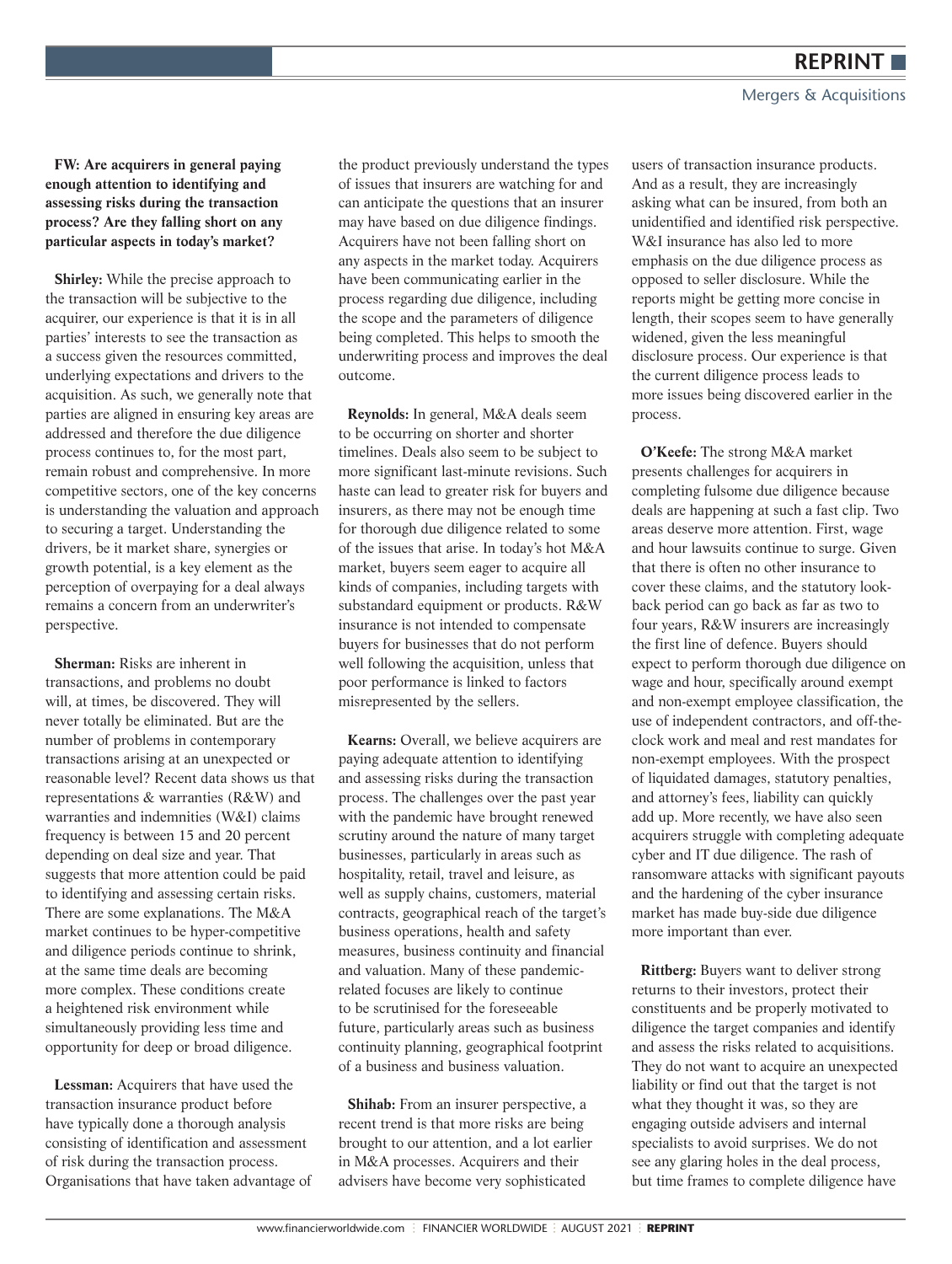Mergers & Acquisitions

shortened and it is as competitive as ever to win deals in today's market. Transactional insurance providers can be valuable partners in navigating this fast-paced market and helping ensure proper diligence and disclosure happens.

#### **FW: What are the key areas that need to be considered as part of a due diligence process? To what extent is the scope of due diligence widening to incorporate 'nontraditional' areas of assessment?**

**Sherman:** In addition to the conventional areas of due diligence, the necessity for more specialised diligence will depend on the particular facts and risks of the specific transaction. When there are additional risks, they require a widening of the focus and diligence process. Some of the areas that may present non-traditional risks and tend to demand deeper and non-traditional assessments include carve-out, healthcare and software – particularly software-as-aservice – acquisitions.

**Lessman:** Due diligence is the most critical component of the transaction, which covers a considerable number of areas. From an insurance perspective, in almost every deal, general corporate matters including capitalisation and authority, financial and accounting affairs, tax matters and employment and employee benefits need to

be considered when setting forth diligence parameters. In addition, depending on the industry sector of the target company, other areas such as regulatory, cyber security and privacy, environmental or product liability may also be considered as part of the due diligence process.

 **Reynolds:** One key area for R&W insurance claims has been lost customers. It is important for buyers to carefully assess the strength of the seller's customer relationships and how those might be affected by the acquisition. R&W insurance is not intended to cover the business risk of losing customers. It covers a seller's representation that it does not have actual knowledge that certain customers intend to cease doing business with the target company, or significantly reduce the amounts of their purchases. Rapidly evolving risks such as cyber are becoming an increasingly important part of the diligence process.

**Kearns:** Due diligence is essential in every M&A transaction. It is this process that allows a buyer to confirm the pertinent information a seller presents about the target business and allows the buyer to gain a thorough understanding of the target's obligations as they relate to the operations of the business, such as finances, debt, key customer and supplier agreements,

leaseholds, lawsuits, taxes and employment contracts. From an R&W insurance underwriting perspective, the quality of the buyer's diligence is ultimately going to determine the breadth of coverage provided under the R&W policy. An R&W policy is not intended to cover matters that could have been known if a proper level of industry accepted diligence were performed. As such, where a buyer elects not to perform such diligence, this should result in policy limitations or exclusions as they relate to R&W for which the acceptable diligence was not conducted.

**Shihab:** Traditional insurance problem areas, as well as environment and cyber, now appear to be the norm of due diligence scoping exercises. Interestingly, we are seeing an overlap between advisers covering off these topics. For instance, it is not unusual to see both the insurance due diligence report and the legal due diligence report both reviewing insurance. The commercial diligence might now consider the cyber security situation, along with a separate IT and cyber due diligence. This year also saw Lloyd's silent cyber rules come into effect. These rules require insurers to articulate whether they are affirmatively covering or excluding cyber in the W&I policy. This has forced insurers to consider cyber in their underwriting much more than previously was the case. These new rules also reflect how much cyber security is relevant to nearly all business these days. Accordingly, we increasingly see cyber security due diligence for companies that you would not at first consider to be high risk – which, in the context of the new Lloyd's rules, is extremely helpful. Finally, it has been heartening to witness a marked increase in environmental, social and governance (ESG) due diligence reports now being prepared.

 **O'Keefe:** We expect that due diligence will be completed in all key legal and operational aspects of the business. At a bare minimum, this involves corporate documentation, labour and employment, employee benefits, real estate and intellectual property (IP), IT and data security. Increasingly, the scope of due

ACQUIRERS AND THEIR ADVISERS HAVE BECOME VERY SOPHISTICATED<br>USERS OF TRANSACTION INSURANCE PRODUCTS. AND AS A RESULT,<br>THEY ARE INCREASINGLY ASKING WHAT CAN BE INSURED, FROM BOTH<br>AN UNIDENTIFIED AND IDENTIFIED RISK PERSPECT ACQUIRERS AND THEIR ADVISERS HAVE BECOME VERY SOPHISTICATED USERS OF TRANSACTION INSURANCE PRODUCTS. AND AS A RESULT, THEY ARE INCREASINGLY ASKING WHAT CAN BE INSURED, FROM BOTH AN UNIDENTIFIED AND IDENTIFIED RISK PERSPECTIVE.

SAMMY SHIHAB Transact Risk Partners LLP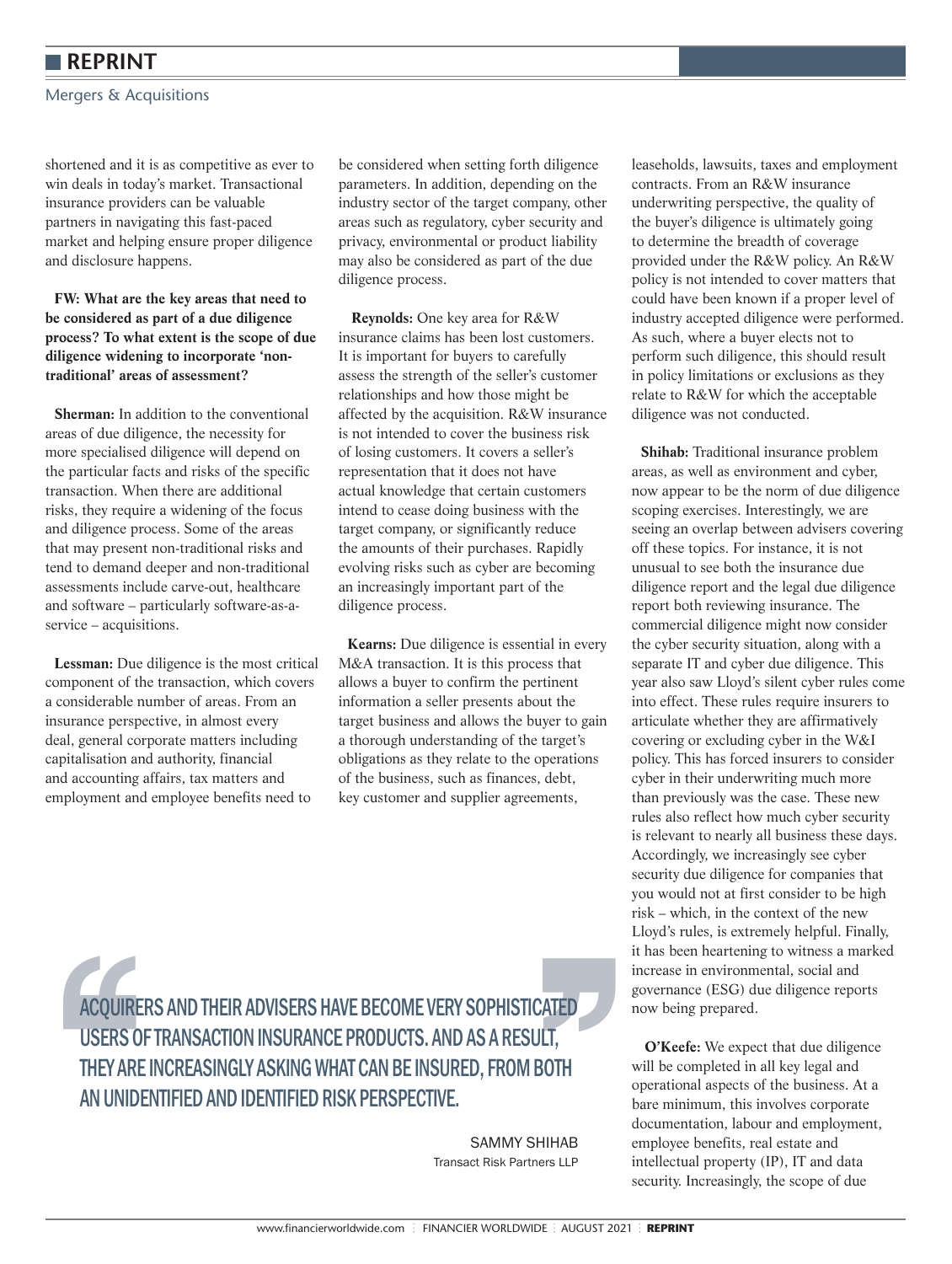Mergers & Acquisitions

diligence has widened as companies from a broad range of industries become targets. We have also seen an uptick in deals involving US government contractors and those where the company's products are primarily sold in non-US markets, which can trigger concerns about export and import laws, bribery and foreign corrupt practices. Full due diligence is always necessary when the target company touches these areas.

**Rittberg:** Diligence should include evaluation of the financial, operational, and customer and supplier aspects of the target business. Comprehensive legal diligence may include corporate, tax, employee benefits, environmental, intellectual property and regulatory questions. For transactions with international components, trade, corruption and bribery due diligence may be part of the process. International deals may require local legal or regulatory expertise. Coronavirus (COVID-19) has added a new set of questions to the diligence process, including how businesses operate using remote access technology, how personnel are protected and what constitutes reasonable in-person due diligence in the age of Zoom. The newer and perhaps 'non-traditional' areas now include more work on a target's systems and IT infrastructure and capabilities to operate safely with adequate cyber security.

Shirley: On a core level, we need to see appropriately scoped legal, tax and financial due diligence which is tailored toward the business. From there, it becomes more sector specific. For instance, in respect of manufacturing operations, what level of environmental, health and safety review has been undertaken? For a tech business, is there specific IT due diligence or a review of the use of open source software? One of the most important elements is seeing the quality of earnings and understanding the adjustments to managements' assertions and how that is reflected through the valuation. As emerging cyber threats continue to evolve, we are also seeing specific cyber reports and commentary on insurance arrangements to understand how these may respond to a cyber incident.

**IF YOU ARE SEEKING R&W INSURANCE AS PART OF THE<br>
TRANSACTION, THE INSURER LIKES TO SEE THAT THERE IS STILL<br>
AN ACTUAL NEGOTIATION OF THE R&W PACKAGE, EVEN WITH THE<br>
INSURANCE COVERAGE.<br>
BRYAN M. O'KEEFE<br>
Seyfarth Shaw LLP** TRANSACTION, THE INSURER LIKES TO SEE THAT THERE IS STILL AN ACTUAL NEGOTIATION OF THE R&W PACKAGE, EVEN WITH THE INSURANCE COVERAGE.

BRYAN M. O'KEEFE Seyfarth Shaw LLP

#### **FW: What key advice would you offer to buyers and sellers when it comes to negotiating representations and warranties?**

**Reynolds:** Representations and warranties set out the key facts about the target business. Up to the policy limit, R&W insurance covers much of the risk associated with breaches of the representations made. However, a bad deal is still a bad deal. A seller is uniquely positioned to understand its business, and the due diligence process enables the buyer to identify risks associated with the target company. If the buyer and seller do not negotiate a fulsome set of R&W, it puts both the insurer and the buyer at risk that the business does not meet expectations. Since most buyers choose to insure only 10 percent of the purchase price, the buyer is often exposed for the value of the deal in excess of the policy limit.

 **Kearns:** Buyers and sellers should ensure they have the right legal, financial and insurance advisers, and that includes choosing the right insurer. Engaging in a purchase and sale of a business is a crucial turning point in the life cycle of a business for both the buyer and the seller, and the right advisers can often make the difference regarding whether a transaction goes smoothly. With the use of R&W insurance now a regular and integral part of the

purchase offering, to the extent the parties, particularly the buyer, can contemplate how certain R&W may be perceived by a prospective insurer, this will likely have a positive impact on the breadth of the coverage provided for such R&W under the policy.

**O'Keefe:** If you are seeking R&W insurance as part of the transaction, the insurer likes to see that there is still an actual negotiation of the R&W package, even with the insurance coverage. Unfortunately, this is not always the case and given the rise in claims, insurers are increasingly 'reading out' off-market reps at the non-binding indication letter (NBIL) stage or even after the underwriting call. Some of these read-outs are extensive but are necessary given the use of reps that a seller would never agree to absent insurance. Insurers are appreciative when the seller takes an active role in the negotiation of the deal.

**Shihab:** It is vital to include the insurer and broker in the process. Both brokers and insurers are now central parties to the R&W negotiation process. By sensechecking a warranty scope with the insurer, the insurer can already provide diligence scope expectations and difficult cover areas or areas that the policy could enhance. Parties can also use the insurer's position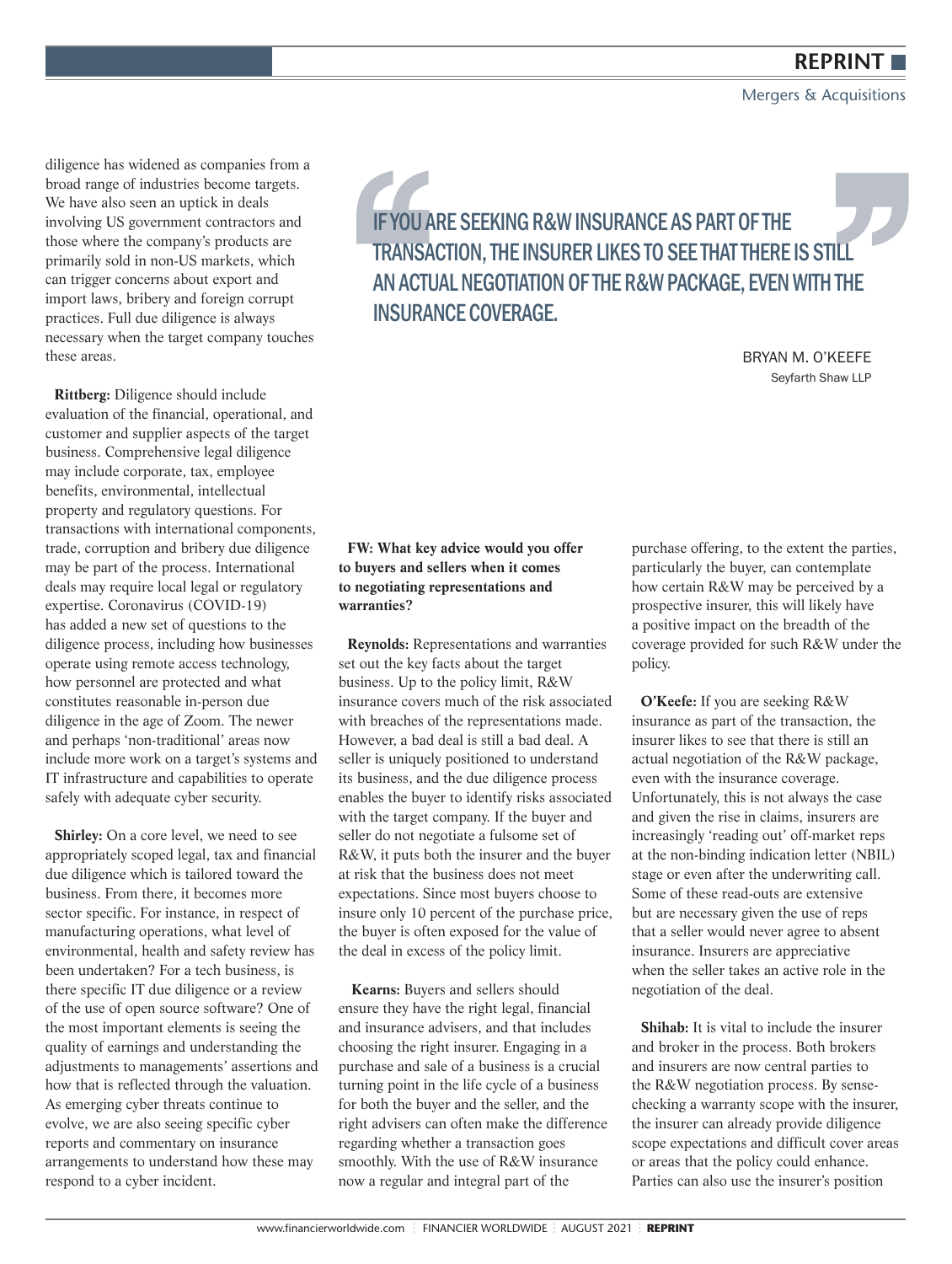Mergers & Acquisitions

as a balanced market position barometer. For an insurance policy to work best and align with the R&W, the R&W given must represent a balanced market standard – too buyer-friendly, and the diligence requirements can be too onerous. There may be move deviation from the warranty coverage position in the purchase agreement to the underlying insurance policy. And a too seller-friendly position means the buyer is likely not extracting enough value out of the policy.

**Shirley:** There may be a temptation to provide an extensive level of warranty protection that does not necessarily focus on the key areas. It is worth considering the context of the target and how the due diligence is going to relate. For instance, does a product liability warranty provide any comfort for an advisory business? We advise that the warranties are tailored to the key risk areas and that the due diligence corresponds to these to align insurance cover as far as possible. The seller may also want to consider the nature of the warranties as they may be asked to assume the risk where the insurer cannot get sufficient comfort. This is where the insurance advisers come in, as engaging with them at an early stage will help to ensure an appropriate and insurable warranty package is being delivered.

**Rittberg:** As transactional insurance is now a standard part of the M&A process, buyers and sellers should ensure that the representations and warranties do not change materially with insurance in the picture. Underwriters consistently ask whether it is possible for sellers to make any specific representation and whether it is a representation that a buyer could diligence and verify. To the extent that we think a representation could not be made by a seller, or the buyer could not diligence or verify that representation, we may modify the language in the representation or exclude that representation from coverage. Transactional insurance works best as a collaboration between insurers and insured, and to navigate today's competitive market quickly and efficiently, buyers and sellers need to treat insurers as partners on their deals.

**Lessman:** Parties should understand that not all R&W of the seller are covered. There are standard exclusions to coverage, such as covenant breaches, forward-looking statements, or purchase price adjustments. Make sure you have a clear understanding of what is included and what is excluded in the insurance policy you are purchasing. If a representation or warranty is not covered, the parties will then have to determine who is liable for the gaps in coverage. We would also recommend that the buyers and

sellers choose a carrier that is transparent at every step and makes the entire process as efficient as possible, while keeping the deal on schedule.

#### **FW: What are the fundamental benefits of purchasing representations and warranties (R&W), or warranties and indemnities (W&I) insurance, for customers? How does it affect the timeline of the sale?**

**O'Keefe:** R&W and W&I play a fundamental role getting the deal done. The beauty of the product is that it benefits both buyers and sellers. The seller has increased capital liquidity and can walk away from the deal leaving behind a minimal escrow account, or sometimes, none at all. The buyer has a reliable partner on post-closing disputes and can file a claim on the policy, just like it would any other insurance. We know from the available data that claims are paid, sometimes quite substantial claims. The product effectively resolves one of the most vexing aspects of a transaction. Deals with R&W or W&I move much faster. Without insurance, a substantial amount of the negotiation between the parties involves protracted debates over baskets, caps, deductibles and so on. Instead, the parties can work with an experienced broker, have quotes in hand, select the insurer and go through an underwriting practice with a bound policy – a process that can take a few weeks, even less if the deal requires it.

**Rittberg:** Transactional insurance frees up capital, avoids disputes and allows for a more efficient deal process. W&I insurance has been accepted as an attractive alternative to seller indemnity and sometimes offers broader coverage than sellers have provided in the past. Over the past decade, transactional insurance policy terms have improved for insureds, including, importantly, a broader definition of loss, often allowing for diminution in value and multiplied damages when appropriate, reduced pricing and deductibles, and better language related to handling of insurance claims. Even more importantly, this insurance now has a proven track record of paying hundreds and hundreds of millions of dollars of

PARTIES SHOULD UNDERSTAND THAT NOT ALL R&W OF THE<br>
SELLER ARE COVERED. THERE ARE STANDARD EXCLUSIONS<br>
TO COVERAGE, SUCH AS COVENANT BREACHES, FORWARD-<br>
LOOKING STATEMENTS, OR PURCHASE PRICE ADJUSTMENTS.<br>
TORIA LESSMAN<br>
QBE PARTIES SHOULD UNDERSTAND THAT NOT ALL R&W OF THE SELLER ARE COVERED. THERE ARE STANDARD EXCLUSIONS TO COVERAGE, SUCH AS COVENANT BREACHES, FORWARD-LOOKING STATEMENTS, OR PURCHASE PRICE ADJUSTMENTS.

TORIA LESSMAN **OBE North America**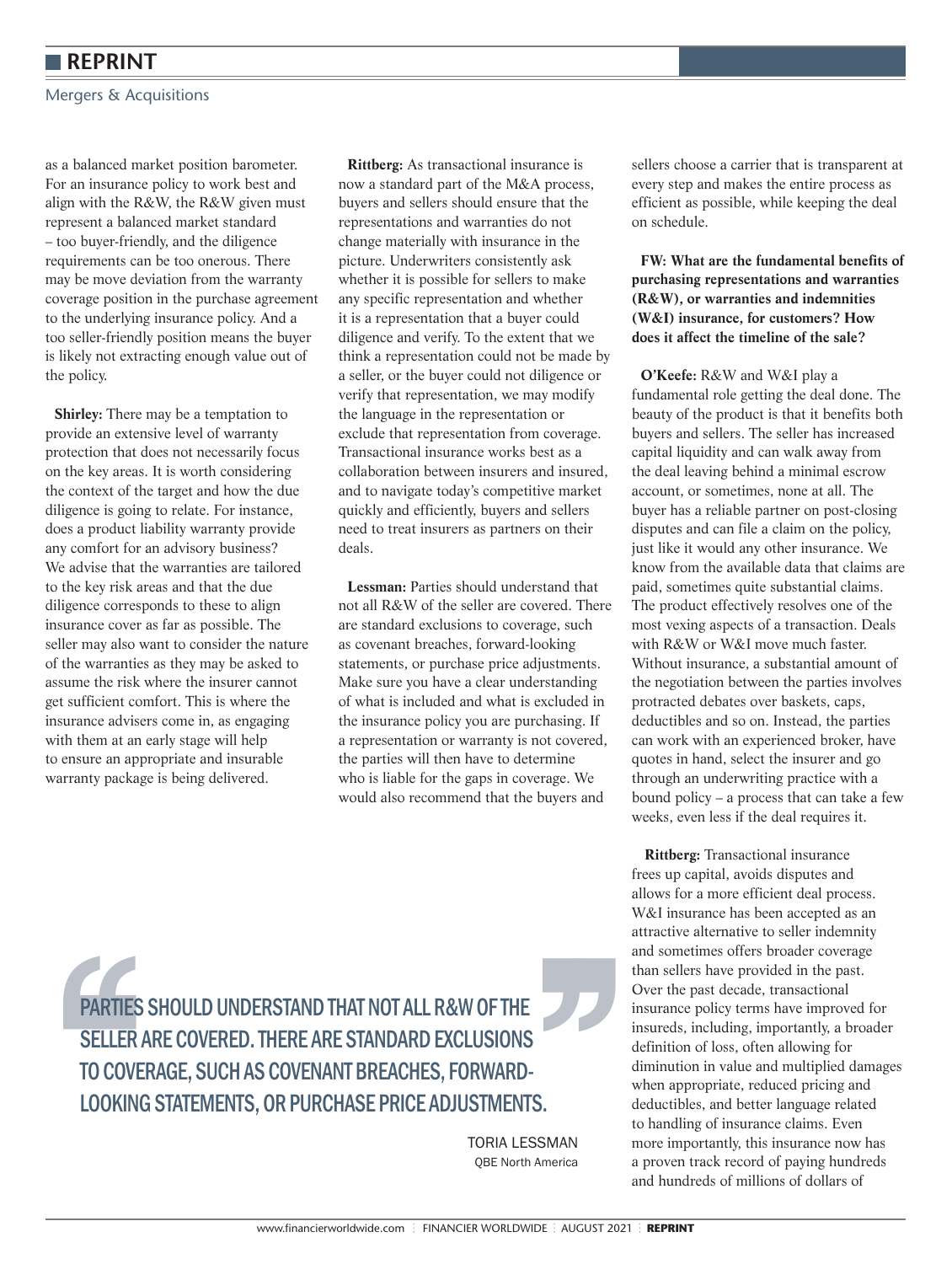Mergers & Acquisitions

claims. With more insurance brokers and law firms negotiating template policies with M&A insurance providers, policies can be obtained more quickly than ever. Policies can be bound in a few days rather than weeks.

**Lessman:** R&W insurance has countless benefits for both buyers and sellers. For example, it allows a seller to walk away from the deal with no indemnity obligations, escrow, or holdback. In addition, the coverage allows sellers to have cleaner exits and fewer liabilities. With respect to the buyer, the insurance can make a buyer's bid more attractive. The coverage can also increase the amount of protection available for the buyer. For both parties, the insurance simplifies and speeds up the negotiation of the agreement. R&W insurance should not have an impact on the timeline of the sale. The insurance process moves in parallel with the deal and should not be an impediment.

**Shirley:** One of the more recent trends has been the compressed timetables and looking to have an insurance policy in place preexclusivity in competitive auction processes. This is an incredibly useful tool for bidders to be able to deliver their bid package with a W&I policy ready to go, as it means the deal can be wrapped up in a tight time frame, giving the sell-side confidence in the bid and highlighting the level of work that has been undertaken by the buy-side to try and secure the target.

**Shihab:** Contrary to the case a few years ago, having W&I insurance should speed up the transaction process. Taking an auction process as an example, a seller can already set up the insurance process well in advance of negotiating with potential bidders. This is done by including an auction policy in the data room and a document that outlines the insurer's scope expectations to get full policy cover. Or to take it a step further, to provide a policy that includes affirmative cover based on vendor diligence. By structuring the process upfront, potential purchasers are likely to negotiate less on the transaction documentation and warranties. They also have a clearer understanding of

**R&W INSURANCE CAN REDUCE THE AMOUNT HELD IN ESCROW,<br>
FREEING UP CASH FOR INVESTMENT. IT CAN ALSO EXPEDITE<br>
TRANSACTIONS BY REDUCING PRICKLY NEGOTIATIONS OVER<br>
IMMATERIAL RISKS.<br>
Steat American Mergers & Acquisitions Liabi** FREEING UP CASH FOR INVESTMENT. IT CAN ALSO EXPEDITE TRANSACTIONS BY REDUCING PRICKLY NEGOTIATIONS OVER IMMATERIAL RISKS.

ROY REYNOLDS Great American Mergers & Acquisitions Liability Division

the insurer risks issues, which diligence can then tailor.

**Kearns:** The foremost fundamental benefit of R&W is that it helps the parties close a deal. R&W insurance can reduce risk to the seller, where the seller transfers liability for unknown or unanticipated breaches of its R&W to the insurer, thereby reducing or eliminating the need to set aside an escrow or post a reserve or collateral for potential breaches of R&W. Similarly, the R&W insurance allows a buyer to benefit by reducing its counterparty credit risk on the seller by transferring the risk to the insurer, providing indemnity for the seller's unanticipated breaches. Further, with the prevalence of R&W insurance, a buyer's bid is likely to be deficient without including R&W insurance, particularly where R&W insurance can alleviate the need for the seller to post a substantial escrow for up to 18 months after the transaction closes. Lastly, R&W insurance gives the buyer the added benefit of safeguarding business relationships where the sellers will continue to be involved in the business post-sale, as the insurance protects these vital business relationships and allows the parties to focus on successfully operating the business.

**Reynolds:** Since a seller is very familiar with its business and the buyer is not, the buyer relies heavily on the R&W made

by the seller. The due diligence process goes a long way toward confirming those representations. However, there are residual risks that last long after an acquisition. These are contingent liabilities that must be taken into consideration, for example when a private equity fund distributes funds to stakeholders. To cover these potential liabilities, acquisition agreements often require sellers to put money into escrow. R&W insurance can reduce the amount held in escrow, freeing up cash for investment. It can also expedite transactions by reducing prickly negotiations over immaterial risks.

 **Sherman:** R&W and W&I promote faster transactions and often give buyers leeway to negotiate other benefits in exchange for reducing seller escrows and indemnities because of the insurance. In addition, if a claim is necessary, the seller has the benefit of resolving the issues with an insurer that approaches claim resolution in a logical and professional manner, rather than the often emotional approach and mindset of sellers.

**FW: In addition to R&W or W&I insurance, to what extent are you seeing rising demand for coverage in specific areas, such as tax risks and contingent risks?** 

**Lessman:** We have been seeing an increase in submissions with respect to both tax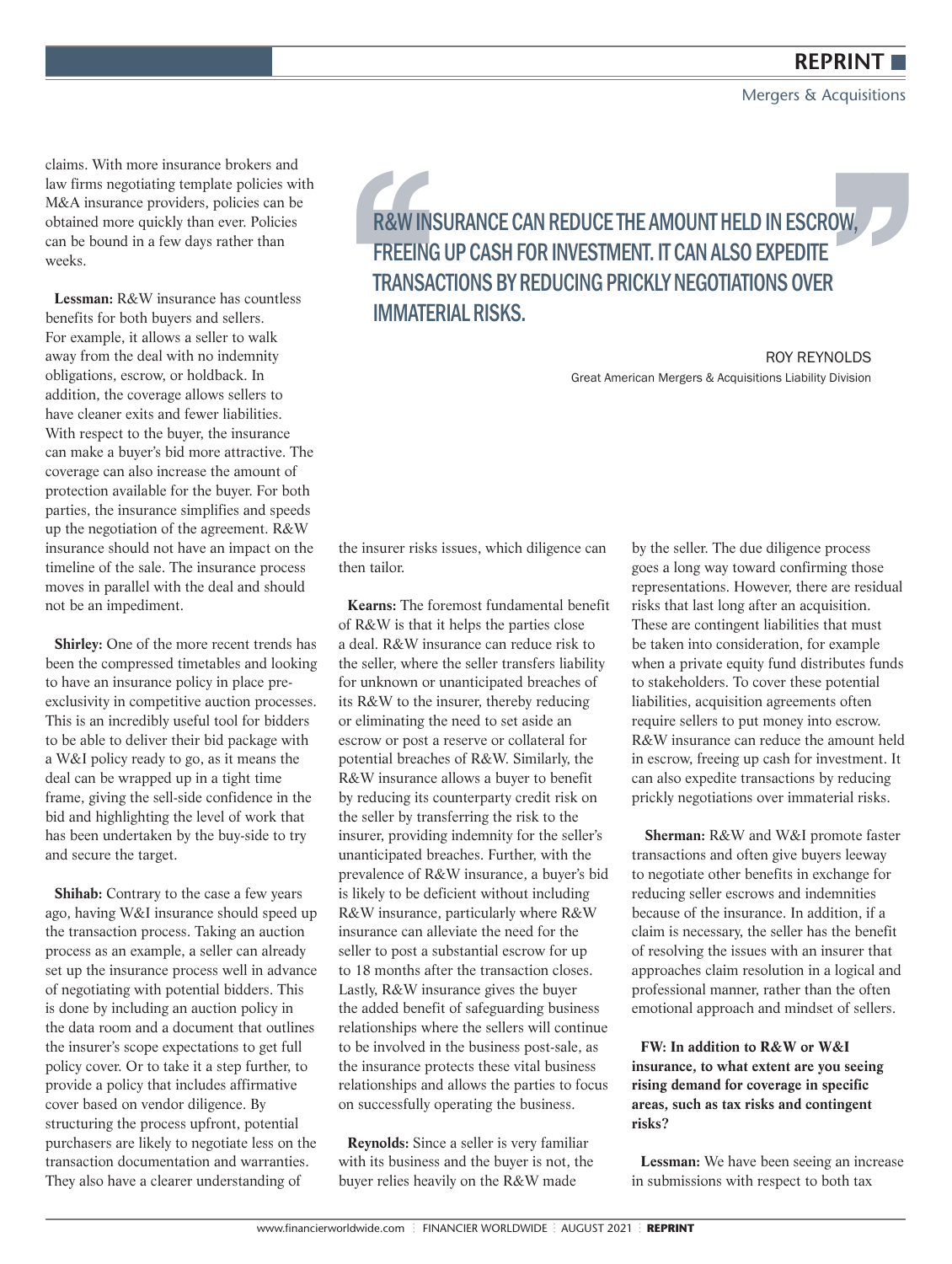#### Mergers & Acquisitions

and contingent risks, particularly judgment preservation insurance submissions. This expansion is partially due to the growing number of tax and contingent brokers in the market. Another reason is the rising overall awareness of the product. With respect to the uptick in tax submissions, this is also related to president Biden's proposed tax changes, in particular the effective date of the capital gains tax rate. That being said, the market is generally not currently insuring that type of risk – the change in tax law – because this is typically excluded from coverage.

**Shirley:** There has been an increase in broker activity, which has naturally led to a greater awareness of potential solutions. One of the issues we often have with contingent risks is getting sufficient insight to fully explore the risk. This often requires some form of insurer advice, which parties may be reluctant to engage with unless they have some indication that there may be an insurance solution. As such, on the contingent front there are often several conversations taking place, but these do not always lead to either insurable risks or being taken up once fully explored. There are some very good risks out there, and the key thing for us is understanding the driver for insurance.

**Shihab:** We have seen significant increases for both tax and contingent risk insurance. Specialist brokers for both tax and contingent risks continue to increase. And so too does the market awareness. Using tax insurance as an example, we now get daily requests from brokers located in the UK, Netherlands, France, Spain and so on. When you think about the many instances each day that a taxpayer must make decisions on an uncertain or unclear area of tax, the room for growth in the tax insurance market is hard to get your head around. As more taxpayers use and become familiar with tax insurance, the product can disrupt the tax landscape. Risk transfer and certainty can become mainstream in an area of law that has traditionally been uncertain and high risk.

**Kearns:** We continue to see demand for tax and contingent liability insurance, particularly with the continued increase in M&A activity. These transactional insurance offerings can be presented as standalone risk opportunities but can often be an effective means of risk transfer when taken out of an M&A deal. Tax insurance is often used to insure certain tax positions taken by the seller in a particular deal when a buyer realises it may be liable for a tax exposure as part of an acquisition. The benefit of the insurance is that the

parties involved can reduce or eliminate exposure to identified tax risk by procuring separate policies, which helps facilitate the deal closing and procurement of R&W insurance for the deal. The same can be said for contingent liability insurance. Like tax, contingent liability insurance is another form of risk transfer in M&A, particularly in distressed transactions. Also, with respect to contingent liability we have seen several insurers and advisers devote dedicated resources to this space, which has demonstrated the ability to effectively underwrite to these exposures, presenting contingent liability as a premium growth opportunity in the same way tax insurance was five or so years ago.

**Rittberg:** We expect continued increase in the use of tax insurance going forward as that product continues to gain acceptance, and interest in tax insurance may even accelerate with potential changes to tax legislation on the horizon. We also expect an increase in contingent risks like litigation-related insurance to increase in 2021 and beyond.

**Reynolds:** R&W insurance covers matters that are not known at the time of the acquisition. However, due diligence and risk assessment often uncover known risks that are excluded from the representations policy. If a tax risk has been identified, it may be excluded and covered under a separate tax policy. Typical matters covered by tax insurance include qualification of real estate investment trusts and S Corporations, as well as the tax treatment of various transactions. In addition to its uses in the transactional context, tax insurance may be used for general balance sheet protection or to backstop the qualification for various types of tax credits. Awareness of tax indemnity insurance is lagging that for R&W. However, more and more brokers are entering the space. I would expect more rapid growth in tax insurance over the next several years.

**Sherman:** Companies have expressed interest for a while in transferring risk on many different types of transactional tax exposures. Recently, insurers have

WITH ITS BROAD COVERAGE AND EFFICIENT PROCESS, WE<br>
EXPECT THAT TRANSACTIONAL INSURANCE WILL CONTINUE TO<br>
PLAY AN IMPORTANT ROLE PROTECTING M&A DEALS AND PAYING<br>
CLAIMS.<br>
SAY RITTBERG<br>
Euclid Transactional, LLC WITH ITS BROAD COVERAGE AND EFFICIENT PROCESS, WE EXPECT THAT TRANSACTIONAL INSURANCE WILL CONTINUE TO PLAY AN IMPORTANT ROLE PROTECTING M&A DEALS AND PAYING CLAIMS.

JAY RITTBERG Euclid Transactional, LLC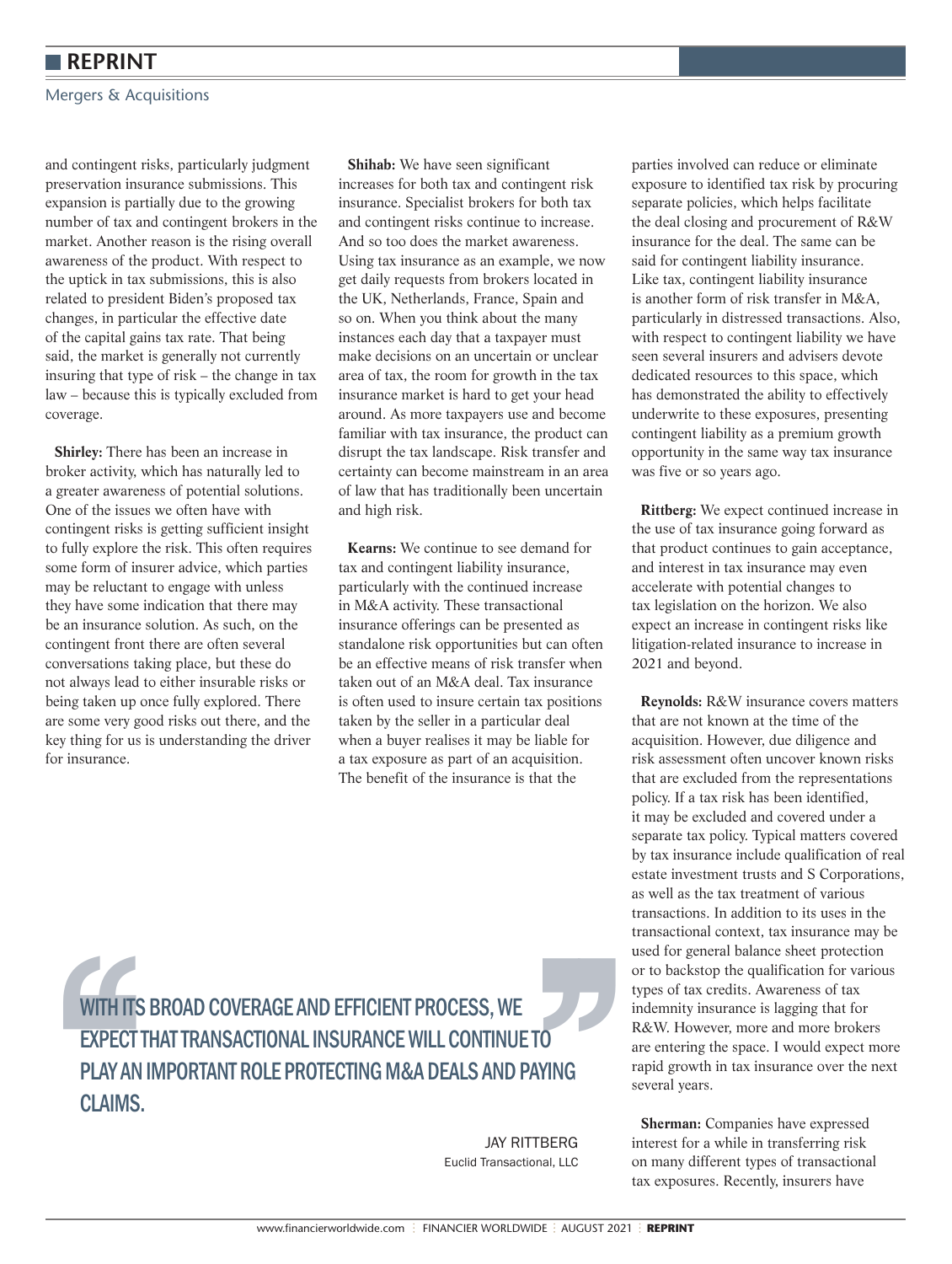#### Mergers & Acquisitions

been very creative in developing new products, including several products to deal with various types of tax risks that were previously uninsurable. Also, in the R&W and W&I arena, insurers have been innovative to develop approaches to covering larger transactions, which are happening with increased frequency, by including excess carriers to provide increased total policy limits to support larger transactions.

**O'Keefe:** We have seen an uptick in 2021 in interest in both tax and contingent risk insurance. Many attorneys and business professionals are not aware of the benefits that these offerings can provide, especially on a standalone basis divorced from a deal. We have also seen leading underwriters expand their ranks and hire underwriters with a specific focus on tax or contingent risk. This type of strategic planning shows that the top insurers view these areas as poised for growth. Additionally, we have seen a rise in the first half of 2021 in secondaries transactions, with continuation funds. With the strong returns of the last several years, many investors are looking for ways to largely retain the current fund dynamics, even though the life cycle of the fund may be ending. R&W can provide an important backstop in these transactions. The risks to R&W insurers are also relatively low, especially if the policy is placed with a reputable private equity firm.

**FW: How would you describe the current M&A insurance market? Could you outline some of the trends you are seeing with regard to policies, coverage, terms, pricing, and so on?** 

**Rittberg:** After a period where M&A insurance volume was down nearly 70 percent during the early months of the COVID-19 pandemic, we saw a return to record high levels in late Q3 2020 which has continued into 2021. With its broad coverage and efficient process, we expect that transactional insurance will continue to play an important role protecting M&A deals and paying claims. Now, with thousands of claims to learn from, our industry must continue to evaluate our

THE CURRENT M&A INSURANCE MARKET IS DYNAMIC, FROM AN OPPORTUNITY STANDPOINT, WITH ANY REMNANTS OF THE DROP<br>OFF FROM THE EFFECTS OF THE PANDEMIC ALL BUT GONE.<br>DENNIS KEARNS DUAL Commercial LLC OPPORTUNITY STANDPOINT, WITH ANY REMNANTS OF THE DROP OFF FROM THE EFFECTS OF THE PANDEMIC ALL BUT GONE.

DENNIS KEARNS DUAL Commercial LLC

underwriting process and utilise data as we grow.

**Shihab:** The M&A insurance market appears to have hit a point of maturity. Since the onset of the COVID-19 pandemic, there have been few new insurers entering this space, meaning existing or incumbent insurers have had more time to focus on their preferred markets. Over the last year, the localisation of policies and coverage for many established insurers has increased. A one-size-fits-all approach to underwriting is no longer suitable. Separately, as claims increase in the market, which given most policies have a seven-year term is inevitable, pricing is rising. As more claims get paid, we believe insureds will see the value and understand that a price increase is unavoidable.

**Kearns:** The current M&A insurance market is dynamic, from an opportunity standpoint, with any remnants of the drop off from the effects of the pandemic all but gone. The levels we are seeing in terms of submission flow are close to rivalling what we saw in the fourth quarter of 2020. We continue to see a good mix of deals in the small to middle market space, that were a staple in this period last year, coupled with a significant number of large market opportunities, as the challenges that may have been posed by the pandemic continue to subside. Pricing continues to be favourable for R&W insurers, as the benefits of the 2020 rebound and increased demand for capacity and claims experience have all contributed to rate increases in the space.

**Shirley:** Some traditional areas of reservation are now becoming more considered, which reflects the approach to due diligence. For instance, given the prevalence of technology-related targets, it has been great to see an increase in dedicated IT and cyber due diligence which provides a level of insight that would not always have been available. There are increasingly compressed timetables being worked to on competitive M&A processes, and this is where the ability of an insurer and its perceived execution risk becomes the key concern.

**Reynolds:** The M&A insurance market is booming, not only because the number of transactions is high but also because a greater percentage of such deals are employing transactional risk insurance. Coverage is now available for transactions that would not have been insurable in the past. The market has expanded from exclusively middle market transactions to cover deals with economic values from less than \$50m up to multibillion dollar deals. Industries, such as healthcare, that were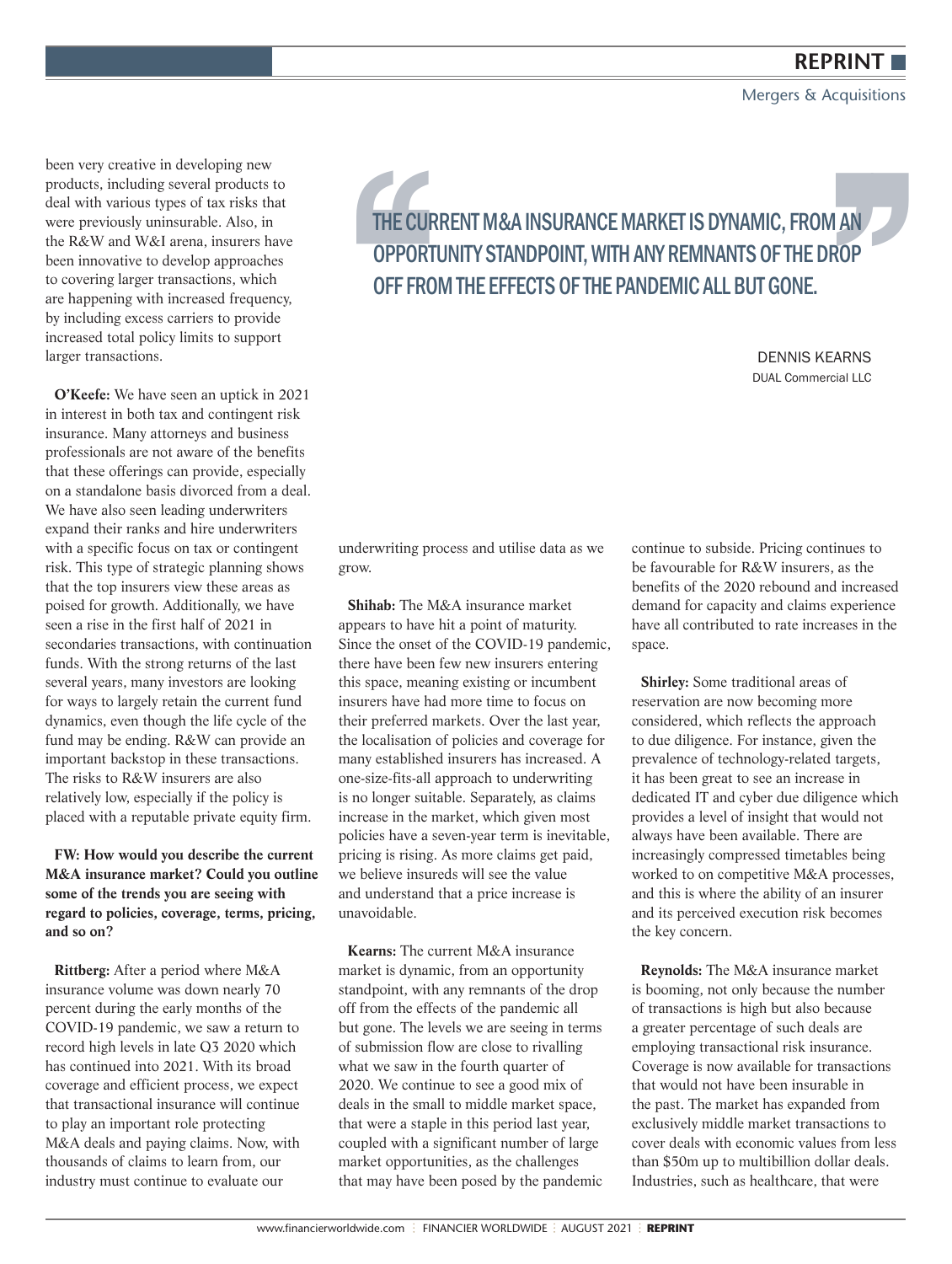Mergers & Acquisitions

shunned in the past can now find coverage with specialised carriers. Coverage is also expanding, driven by lawyers that specialise in transactional risk insurance to facilitate transactions. Pricing for primary R&W insurance is increasing, reflecting both a shortage of underwriting bandwidth and increased frequency and size of claims across the industry.

**Sherman:** The M&A insurance market is very robust. Seventy-five to 85 percent of private equity transactions are now insured and nearly 60 percent of strategic acquisitions. At the same time, the market is young, leaving room for terms and pricing to mature as insureds and insurers adapt to changes in M&A and the economics of risk transfer. Very importantly, we know from recent claims history that R&W and W&I pay claims – more than several hundred million dollars in a relatively short period.

**O'Keefe:** The market is red-hot right now. This is a remarkable achievement and shows the resilience of transactional risk insurance, even when facing significant headwinds. It will take us time to appreciate what a feat has been accomplished. Right now we are seeing premiums hover around the 3 to 4 percent mark, owing to high demand and constricted supply. Most policies continue to provide coverage for

10 percent of the enterprise value in the transaction. Towers of insurance to cover deals with higher enterprise values are common.

**Lessman:** The current M&A market is thriving and continues to experience record growth without exception. Deal flow remains strong, and we have been seeing a consistent flow, with a record number of submissions each month. During the fourth quarter of 2020, the R&W insurance market experienced a rate increase across the board. This trend continued into 2021 and rates have remained strong.

#### **FW: What advice would you offer to M&A parties on choosing the right insurance provider? How important are claims experience and payouts, for example?**

**Shihab:** Our first advice would be to choose a good broker. There are so many variables to finding the right insurance provider. This can be the person's skill underwriting the deal, the underlying strength of insurance, current workload, claims experience and so on. Now that it is a mature product, increased claims are inevitable – and should be an essential factor in choosing an insurer. Brokers should be able to speak to the claims

experience of the relevant insurer. Given the materiality and complexity of some claims, it is rare that the payment of claims is a 'rubber stamping' process. However, we would like to think that claiming through an insurer is significantly easier than the existing alternative of claiming directly against a seller. When choosing an insurer, there are two factors we consider particularly important. First, does the broker have claims experience with that insurer? And second, how involved are the underwriters in the claim? Generally, it is preferable that the underwriters are involved so as not to have someone with no background assessing the claim.

**Kearns:** In the M&A space, an underwriter with experience makes all the difference in a party's experience with R&W insurance. That experience carries through to each component of an engagement from submission, to quote, to underwriting and, if necessary, to claims handling. The key factor in deciding on the best choice of underwriter is service. 'Service' means everything. Parties have a number of choices in selecting an R&W insurer; whether they have made the right choice will depend on that service experience. If insurers are doing their jobs correctly, the insurance should be a seamless addition to the deal participants, as if they are a part of the deal team. That successful engagement begins with timely responses and a commitment to operating in deal time with the parties to the transaction. With ever increasing use of R&W insurance in transactions, the insurance has become a deal facilitator, requiring that the procurement of the insurance remains a deal facilitator and never a deal detractor. Claims handling and payment is the ultimate testament to the utility of the product.

**Shirley:** It is important to look at the strength and depth an insurer has, both in terms of the underwriting team's experience and ability to meet the timetables, but also who is standing behind the insurance. This is a long-tail product, and we find increasingly that certainty in claims is critical, as the insured wants to understand who will be dealing with claims, their

**IT IS IMPORTANT TO LOOK AT THE STRENGTH AND DEPTH AN<br>
INSURER HAS, BOTH IN TERMS OF THE UNDERWRITING TEAM'S<br>
EXPERIENCE AND ABILITY TO MEET THE TIMETABLES, BUT ALSO<br>
WHO IS STANDING BEHIND THE INSURANCE.<br>
SAM SHIRLEY<br>
ANY** IT IS IMPORTANT TO LOOK AT THE STRENGTH AND DEPTH AN INSURER HAS, BOTH IN TERMS OF THE UNDERWRITING TEAM'S EXPERIENCE AND ABILITY TO MEET THE TIMETABLES, BUT ALSO WHO IS STANDING BEHIND THE INSURANCE.

SAM SHIRLEY Aviva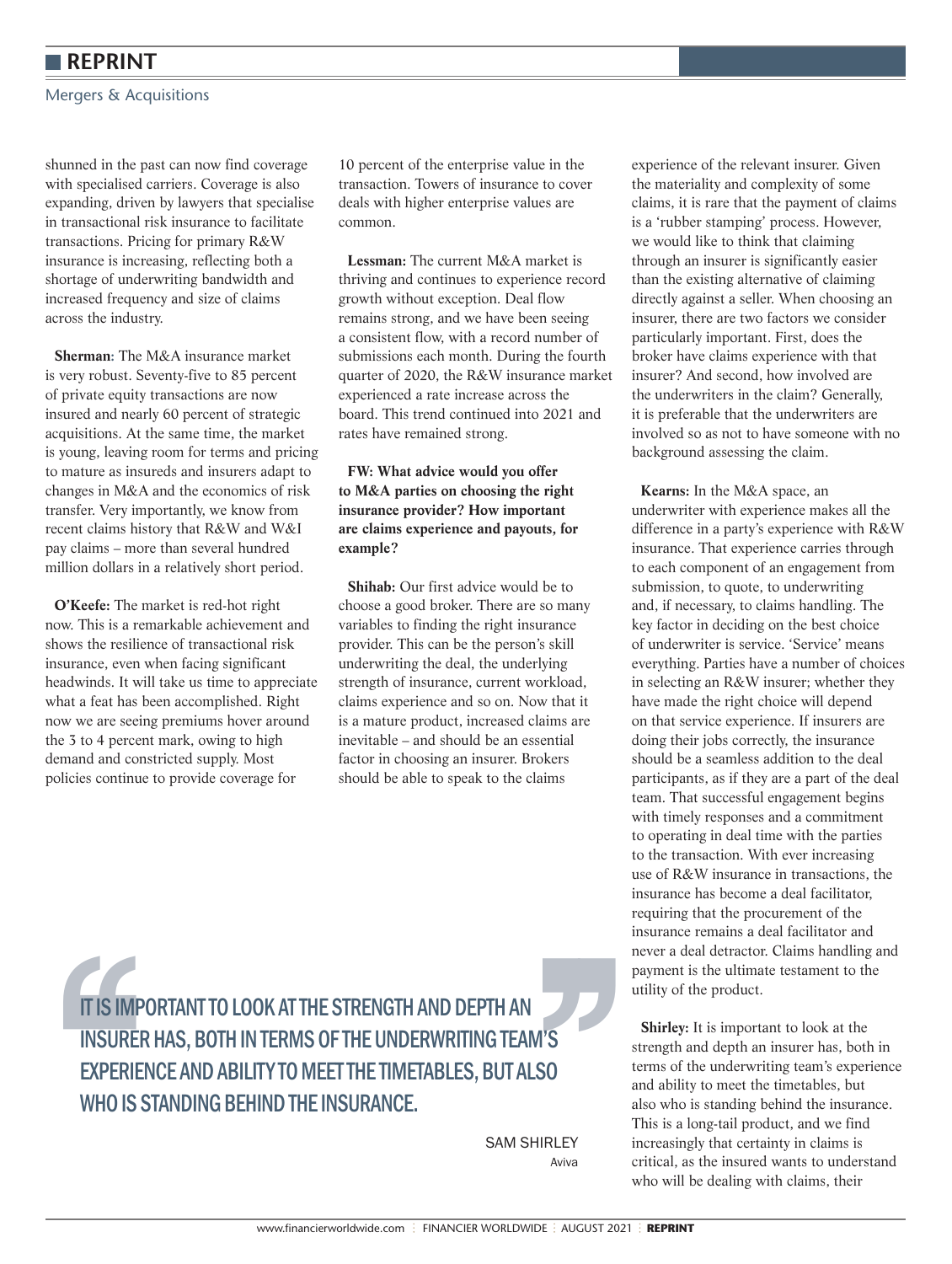Mergers & Acquisitions

experience and that the insurer is going to be there for the long haul.

**Reynolds:** As the M&A insurance business matures, we are seeing a flight to quality. Some of the biggest underwriters in the M&A space are still managing general agents (MGAs). An MGA relies on the backing of its insurers and may combine the capacity of multiple insurers on a single policy. If the MGA or one or more of the insurers withdraw from the business, this could make it difficult to collect on claims. This problem is particularly acute because R&W policies are long-term policies, generally with six-year policy terms. There are advantages to placing policies directly with a name brand insurer. An insurer that underwrites these policies directly is more likely to remain committed to this business over the long term and has a broader claims-paying reputation to protect.

**Sherman:** The choice of the 'right' provider should favour providers that understand the target's industry, have an underwriting process that is compatible with the buyer and have claims experience. It is also important that the provider have a claims approach and process that is collaborative in partnership with the insured.

**O'Keefe:** Price is important, no doubt, but insureds should look at each insurer holistically and decide which best meets their overall needs. The reality is that not every insurer is the same when it comes to policy terms, the due diligence process, industry-wide expertise, underwriting counsel, and the use of exclusions to pare back risk. The actual real world price difference in premium is usually not significant if another insurer can fulfil other important goals. While providing tremendous overall value, the product is not cheap, and you are tying yourself to that insurer for a significant period. You should make the best overall selection for the deal and the business. Claims are an important aspect of this experience too. The best insurers approach claims not as a necessary nuisance, but rather as the core reason why insurance is bought in the first

THE M&A INSURANCE MARKET IS VERY ROBUST. SEVENTY-<br>
FIVE TO 85 PERCENT OF PRIVATE EQUITY TRANSACTIONS<br>
ARE NOW INSURED AND NEARLY 60 PERCENT OF STRATEGIC<br>
ACQUISITIONS.<br>
MARC SHERMAN<br>
Alvarez & Marsal FIVE TO 85 PERCENT OF PRIVATE EQUITY TRANSACTIONS ARE NOW INSURED AND NEARLY 60 PERCENT OF STRATEGIC ACQUISITIONS.

MARC SHERMAN Alvarez & Marsal

place. Legitimate claims should be paid. The insured should feel comfortable with the insurer's claims approach and general reputation for paying claims before binding a policy.

**Lessman:** While cost is a key consideration in determining an insurer, ease of underwriting and a positive claims experience should be given more weight. However, when pricing considerations are done irrespective of other important factors to customers, such as a carrier's innovations, which speaks to an insurer's long-term commitment to a market or product, business resiliency, technical capabilities, and enterprise risk management, the money saved may prove to be immaterial. Cheaper is not always better – price considerations need to expand much deeper into capabilities and commitments. While a smooth underwriting process is very important, the claims process is just as important. The carrier must deliver excellence across the claims experience after the transaction, with the support of seasoned attorneys and a claims group with specialised expertise.

**Rittberg:** Work with your insurance brokers to understand M&A insurance providers' process and appetite for risk. Understand how much experience providers have with consistently and

commercially delivering policies for fastpaced transactions and paying claims. A collaborative policy underwriting process with a carrier who understands a buyer's due diligence strategy and is familiar with the buyer's advisers can help win deals and lead to better long-term results. Also ask who stands behind policies, how many times the provider has made multimilliondollar claims payments, and what is their claims handling philosophy. M&A insurance claims often include complex legal, accounting and valuation issues related to breach and loss, and real claims experience is tremendously important to achieve efficient resolutions.

#### **FW: How do you expect transactional risk management to develop in the years ahead? What changes do you anticipate in attitudes, strategies and techniques?**

**Kearns:** The market for transactional risk management, which is still less than two decades old, will continue to evolve as a meaningful risk transfer tool in M&A transactions and for standalone risks presented by tax liability and litigation. R&W insurance, while the most mature of the three insurance offerings, still has a significant amount of runway of firsttime users of the product, especially where the benefits of the product continue to be demonstrated through meaningful claims